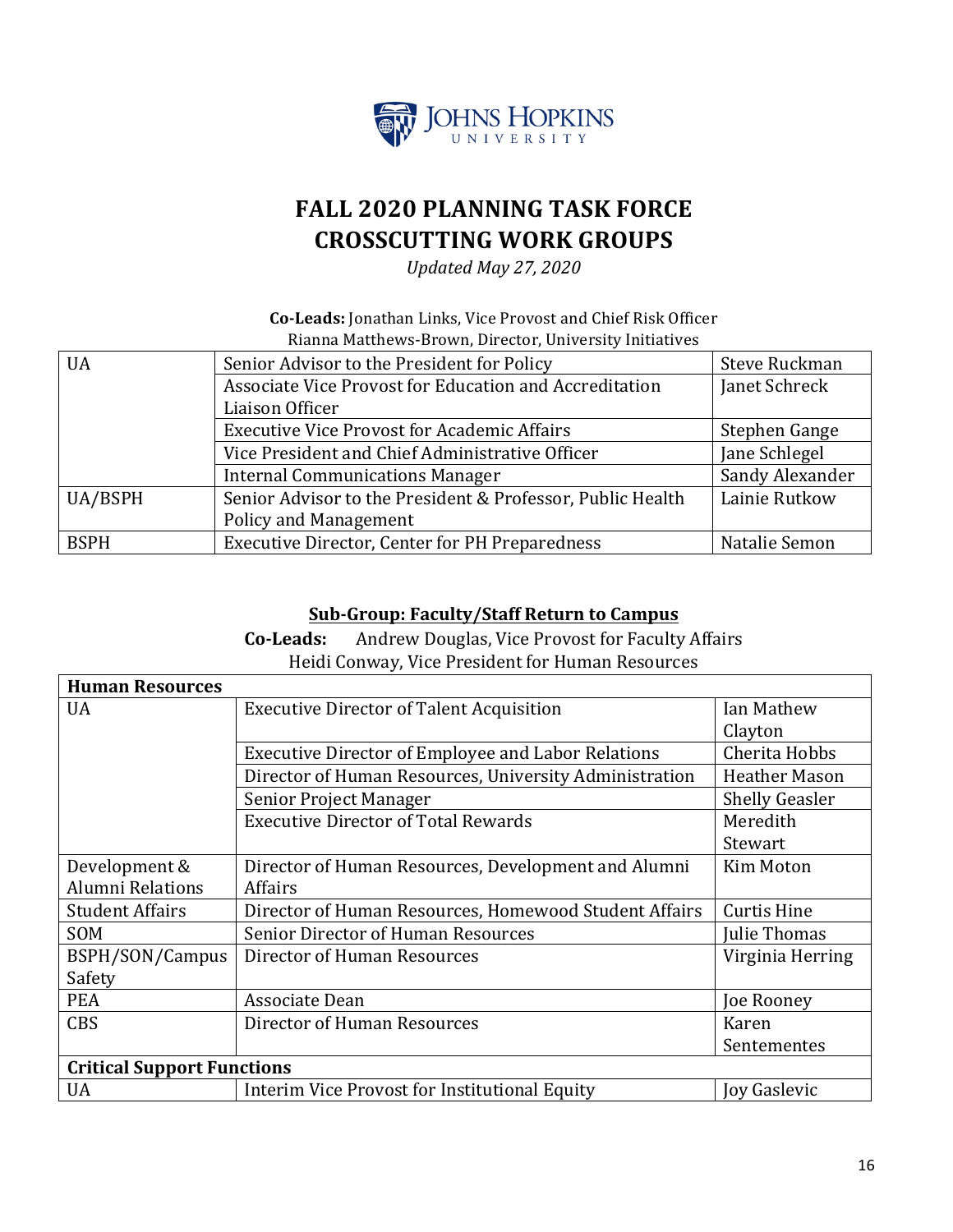| ADA Compliance Officer                          | Aaron              |
|-------------------------------------------------|--------------------|
|                                                 | Hodukavich         |
| Associate General Counsel                       | Syma Siddiqui      |
| Senior Associate General Counsel                | Gerard St. Ours    |
| Associate General Counsel                       | <b>Hope Murphy</b> |
|                                                 | Tyehimba           |
| Vice President and Chief Administrative Officer | Jane Schlegel      |

### **Sub-Group: Facilities & HSE**

Lead: Bob McLean, Vice President, Facilities and Real Estate

| <b>Critical Support Functions</b> |                                                         |                     |  |
|-----------------------------------|---------------------------------------------------------|---------------------|--|
| Occ Health                        | Interim Director, Occupation Health Services            | Clarence Lam        |  |
|                                   | Director, Occupational & Environmental Safety           | James Bukowski      |  |
|                                   | Associate Director, Occupational & Environmental Safety | Perry Cooper        |  |
| HR-BSPH/SON/                      | Director, Human Resources                               | Virginia Herring    |  |
| <b>Campus Security</b>            |                                                         |                     |  |
| Facilities/BSPH                   | Director, Facilities                                    | Marty Kajic         |  |
| Facilities/KSAS                   | Director, Facilities                                    | Ray Cho             |  |
| Facilities                        | Senior Director, Plant Operations, JHFRE/Homewood       | David Ashwood       |  |
|                                   | Director of Asset Management, JHFRE Real Estate         | Ross Fischer        |  |
| Legal                             | Senior General Counsel                                  | Theresa Colecchia   |  |
| Institutional                     | Interim Vice Provost for Institutional Equity           | <b>Joy Gaslevic</b> |  |
| Equity                            | <b>ADA Compliance Officer</b>                           | Aaron Hodukavich    |  |
| <b>UA</b>                         | <b>Associate Vice Provost for Research</b>              | Sue Porterfield     |  |

### **Sub-Group: Public Health Forecasting**

|          | Lead:                                | Jonathan Links, Vice Provost and Chief Risk Officer |                       |
|----------|--------------------------------------|-----------------------------------------------------|-----------------------|
| CHS/BSPH | Director, Center for Health Security |                                                     | Tom Inglesby          |
|          |                                      | Senior Scholar, Center for Health Security          | Jennifer Nuzzo        |
|          |                                      | Senior Scholar, Center for Health Security          | <b>Caitlin Rivers</b> |
|          |                                      | Senior Scholar, Center for Health Security          | Crystal Watson        |

## **<u>Sub-Group: Other Functions</u>**

| Communications | Vice President for Communications                        | Andy Green       |
|----------------|----------------------------------------------------------|------------------|
| Finance        | Vice President for Planning and Budget                   | Helene Grady     |
| Financial Aid  | Assistant Vice Provost for Financial Aid                 | Tom McDermott    |
| Gov't Affairs  | Vice President of Gov't and Community Affairs            | Tom Lewis        |
|                | Vice President for Federal Strategy                      | Cybele Bjorkland |
|                | Special Advisor to the VP of Gov't and Community Affairs | Jeanne Hitchcock |
| <b>HR</b>      | Vice President, Human Resources                          | Heidi Conway     |
| Int'l Services | Associate Vice Provost for International Student and     | Jim Brailer      |
|                | <b>Scholar Services</b>                                  |                  |